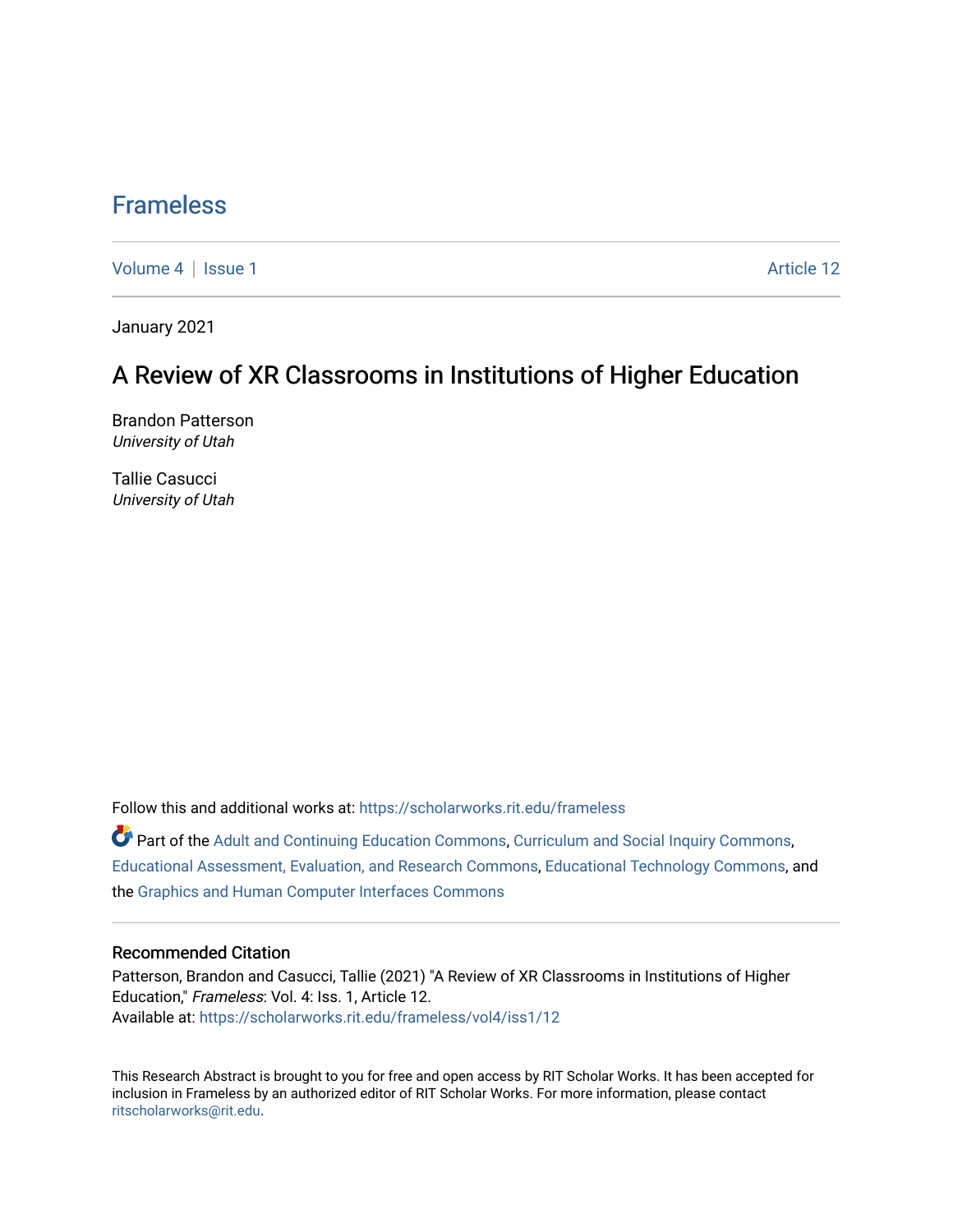# **FRAMELESS**

## **A Review of XR Classrooms in Institutions of Higher Education**

**Brandon Patterson\*** Eccles Health Sciences Library University of Utah

This talk will review the literature and examine existing physical spaces using virtual reality (VR) and augmented reality (AR), often referred together as extended reality (XR), to teach learners in an academic setting. Attendees will better understand best practices and ways of addressing potential challenges when designing a physical XR classroom space for higher education. A physical XR classroom provides institutions with a dedicated space for educational courses and workshops, which utilize XR for both one- off sessions and an entire semester (Pirker, Holly, and Gütl 2020). The talk will help answer the question, why a dedicated XR classroom?

The authors identified 13 XR spaces through a literature review and recommendations from a local interest group. Data were extracted from nine XR space manager/ leader interviews and four academic articles (Liu, Wang, Lei, Wang, and Ren 2020; MacIntyre et al. 2016; Sams and Leither 2021; Young and Manson 2018). They

*\**Corresponding Author, Brandon Patterson  *Submitted April 15th, 2022*

**Tallie Casucci** Marriott Library University of Utah

extracted data including location, classroom dimensions, XR equipment, furniture, room set-up, and funding model.

The talk will include an overview of the existing XR classroom spaces in higher education. The authors will report on findings from the data collected, including highlighting images of other spaces and quotes from leaders, so attendees can "learn from the experts" (Patterson and Casucci 2021). It will detail five effective ways to design XR classrooms, which include:

- Providing an area for discovery and priming before engaging in classroom activity
- How a space should be multi-functional and modular
- There should be ample room for moving around with safety being emphasized
- In designing the space, it's important to balance need and demand

*Accepted April 15th, 2022*

*Published online April 18th, 2022*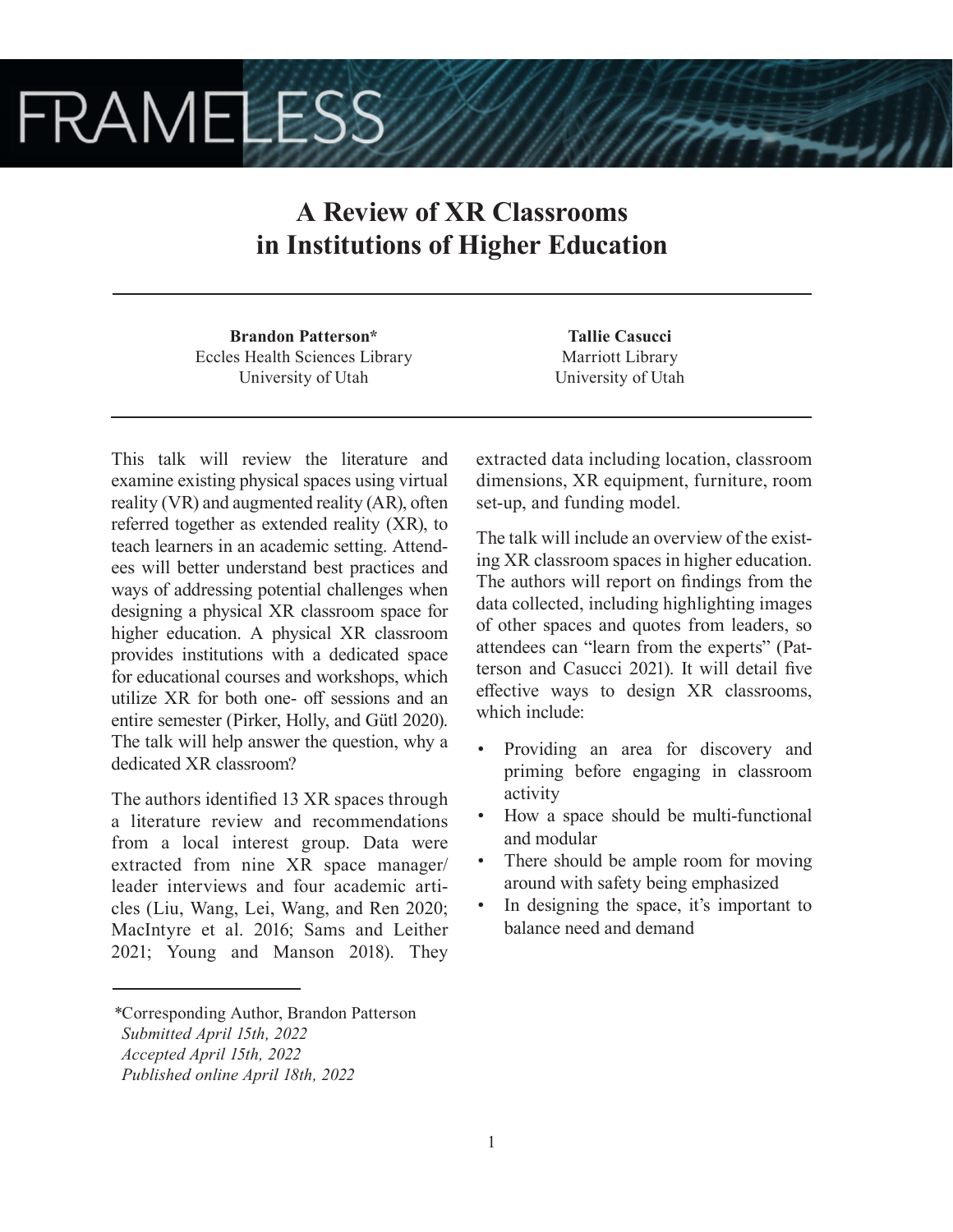• A technology-based classroom requires ease of use and available support to be successful

After reviewing existing XR classrooms and lessons from the expert managers of these existing spaces, the authors will provide possible solutions to address common challenges for those planning and using these spaces. In higher education XR classrooms, some challenges including, a lack of clear hardware leaders in the space (what should we support?), little support from the industry to develop for educational purposes, creating XR content from scratch, and access to paid applications in stores and how to share them with multiple users simultaneously

The authors have used these data to create a temporary XR classroom to begin experimenting with room setup and support. This talk will showcase the progress and changes within that space. The authors will discuss how they are trying to avoid the common challenges for these spaces and their vision for the future. There is a lot of potential growth in this area of educational XR. Some



of the opportunities for future development and exploration that will be included in the talk are developing an open access software repository for educational content, investing in a device management system to help collect and push content, partnering to create training workshops for teaching and content creation, hosting consistent open houses to

orient new users, and supporting research and educational outcomes using XR hardware and supported software.

Dedicated XR classrooms can provide instructors and students a seamless integration of this technology into the curriculum. Through focused and deliberate planning and implementation, these classrooms can revolutionize education and provide a new method for learning and educational experiences.

*Fig. 1. Students utilizing XR technology in a classroom*

### **I. ACKNOWLEDGMENTS**

This talk was originally presented as a report for the University of Utah's Health Sciences XR Task Force. The authors wish to thank those that contributed to the report.

**Keywords**—*virtual reality, augmented reality, extended reality, physical space, classroom, postsecondary education, review*